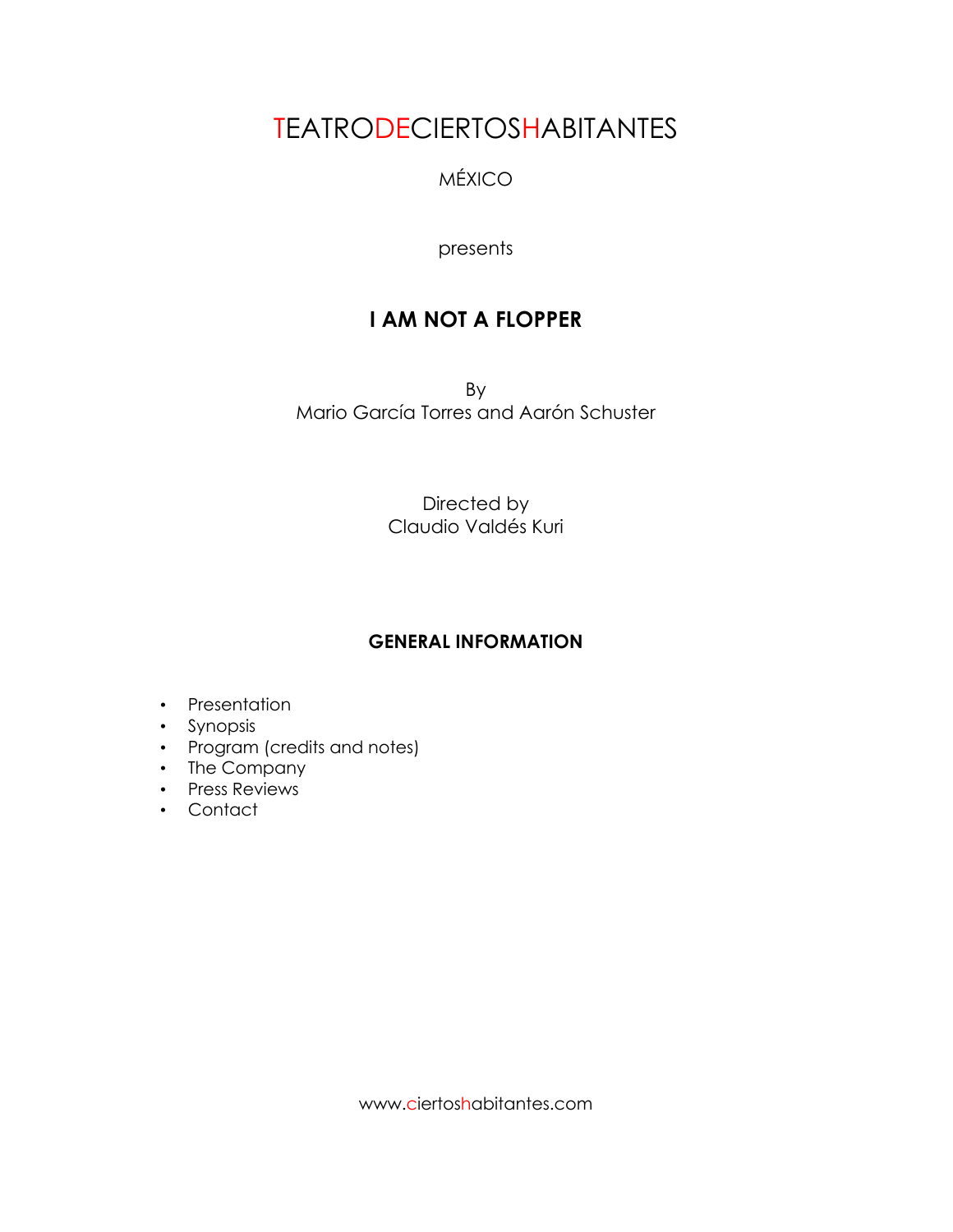# **PRESENTACIÓN**

"*Advantages and disadvantages of being an alias"*

*I Am Not a Flopper* is a monologue written by the outstanding conceptual artist Mario García Torres, staged by Teatro de Ciertos Habitantes, under the direction of Claudio Valdés Kuri. This piece is designed as an interdisciplinary performance that reflects on various themes around the concepts of art and existence. It is a playful show with a versatile acting performance, which intelligently presents elucidations on the meanings of truth and falseness, reality and fiction, being and not being.

#### **SYNOPSIS**

In the monologue *I Am Not a Flopper* we meet Alan Smithee. He is not a person, rather an idea, a thing. It is the pseudonym that many Hollywood filmmakers used to hide their identity.

Through a lecture, Smithee tells the audience about how his name originated and how, over the years, it has served as a refuge for many artists disappointed with the result of their work. More than eighty films credited to this character also lead us to questions about theories of art.

Throughout this performance, we will see how this singular character—or the actor—struggles to validate his existence, to demonstrate that even though his story is made-up by failures, he is not a failure.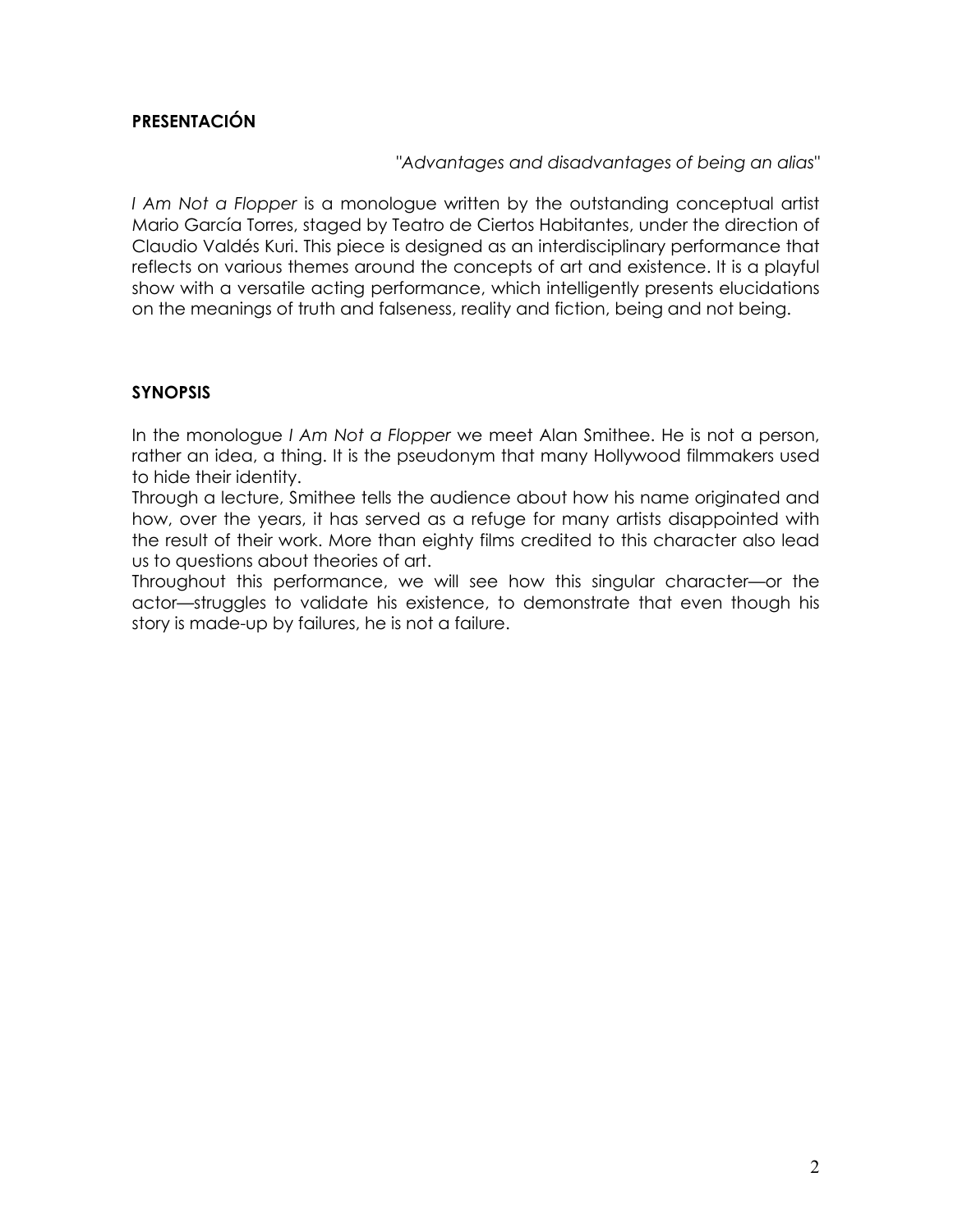# **PROGRAM INFORMATION**

*Credits*

# TEATRODECIERTOSHABITANTES

### **I AM NOT A FLOPPER**

By

Mario García Torres and Aarón Schuster

Directed by Claudio Valdés Kuri\*

With Rodrigo Carrillo Tripp

Director Claudio Valdés Kuri

Producer and Multimedia Designer Josafat Aguilar General Coordination **Fabrica Coordination** 

\* Member of the Sistema Nacional de Creadores de Artes FONCA *Teatro de Ciertos Habitantes has the support of the program "México en Escena" FONCA.*

#### *NOTES*

*I Am Not a Flopper* is the story of Alan Smithee. He is not a person, rather an idea, a thing. It is the pseudonym that many Hollywood filmmakers used to hide their identity.

Smithee tells us about how his name originated and how, over the years, it has served as a refuge for many artists disappointed with the result of their work.

This singular character struggles to validate his existence, to demonstrate that although his story is made-up by failures, he is not a failure.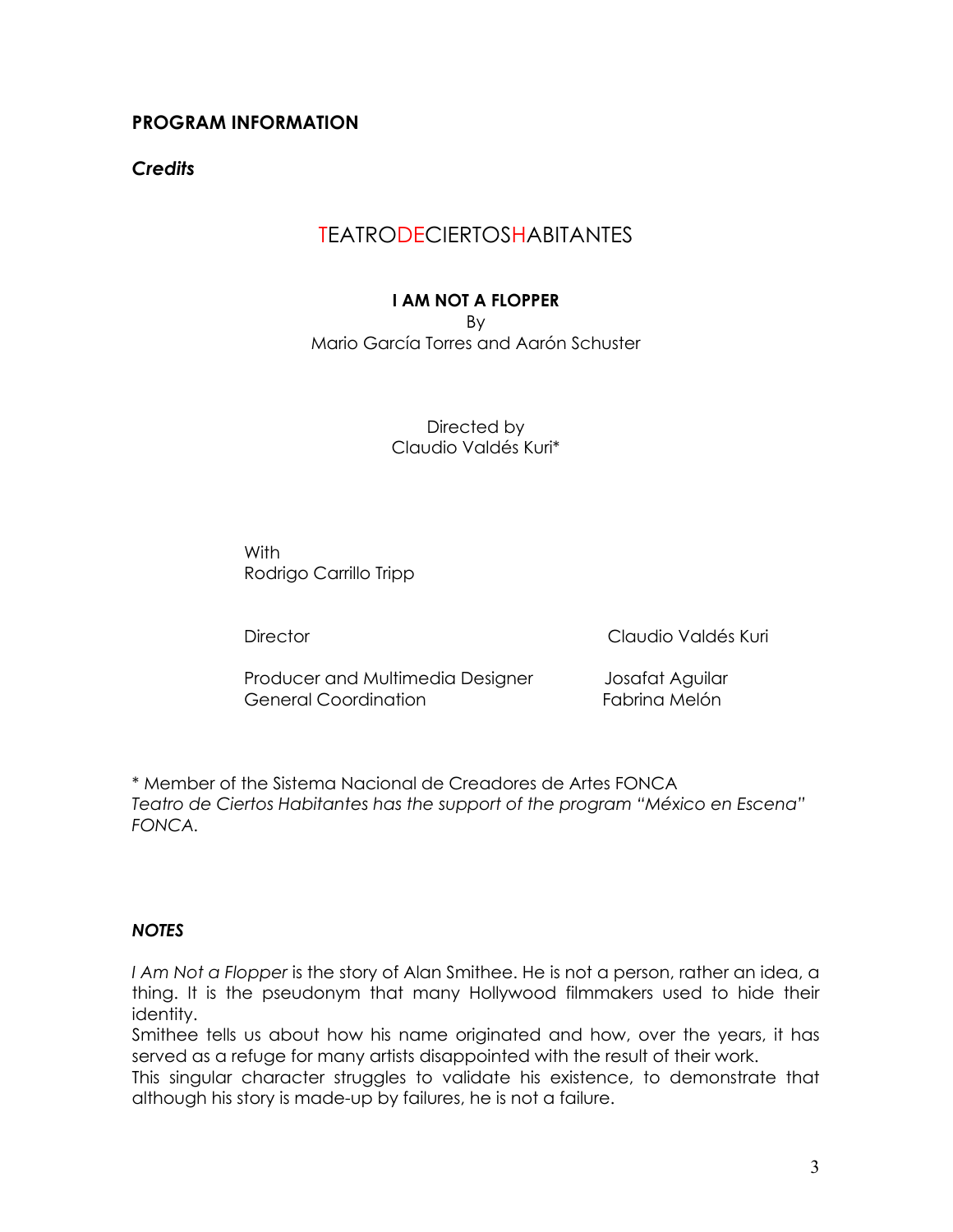### **THE COMPANY**

#### TEATRODECIERTOSHABITANTES

Founded in 1997, Teatro de Ciertos Habitantes (Certain Inhabitants Theatre) has had a singular trajectory based on the premise of many hours of laboratory research that produce few and highly recognized productions worldwide.

In their constant search for renewal, each staging of this iconic collective has been conceived by way of different challenges and artistic processes. The company has maintained a commitment to its conception and vision of art as service, even though the content and form of each stage production is vastly different. Likewise, the company has constantly privileged the development of a multidisciplinary performer - demanding the best of their abilities - as the primary form of communication with the spectator.

The company has trained multiple artists, creative producers and promoters of all nationalities, who in turn they have brought the experiences acquired to their own projects. Throughout more than two decades, Teatro de Ciertos Habitantes has opened unexplored routes for Mexican theatre and has innovated forms of stage production, inspiring and motivating many other companies. In addition to their stage work, the company has created fiction and documentary films, television programs, radio series, book editions, recordings, conferences, and workshops.

With the validation and the experience accumulated through the years, the current interests of the company have extended to the transmission of knowledge, and the active participation in social and ecological projects through its center for creation, education, and collaboration in the performing arts: ArtBoretum.

Teatro de Ciertos Habitantes has performed in more than 200 cities, in the most prestigious festivals and theaters of the world, as well as in remote towns often excluded from theatrical experiences. The company has the support of the "México en Escena" program by the FONCA (National Fund for Culture and Arts).

www.ciertoshabitantes.com